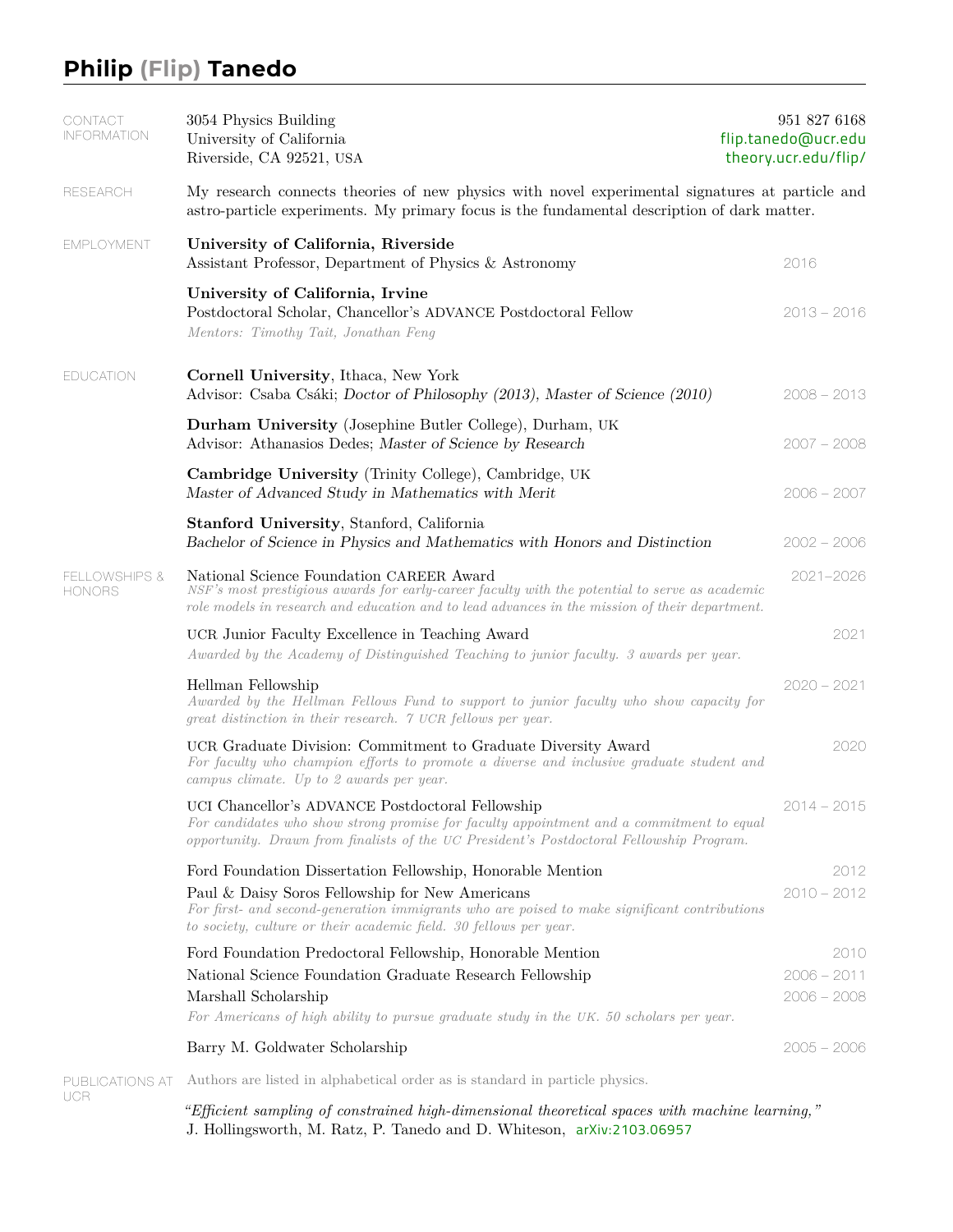*Submitted to PRX. P.T. initiated the project and led the theoretical aspects of the investigation.*

*"Continuum-Mediated Self-Interacting Dark Matter,"* I. Chaffey, S. Fichet and P. Tanedo, [arXiv:2102.05674](https://arxiv.org/abs/2102.05674) *P.T. led all aspects of this study and mentored junior collaborators.*

*"Dark kinetic heating of neutron stars from contact interactions with relativistic targets,"* A. Joglekar, N. Raj, P. Tanedo and H. B. Yu Phys. Rev. D **102**, no.12, 123002 (2020) [arXiv:2004.09539](https://arxiv.org/abs/2004.09539) *P.T. led all aspects of this study and mentored junior collaborators.*

*"Effective Field Theory in AdS: Continuum Regime, Soft Bombs, and IR Emergence,"* A. Costantino, S. Fichet and P. Tanedo Phys. Rev. D **102**, no.11, 115038 (2020) [arXiv:2002.12335](https://arxiv.org/abs/2002.12335) *P.T. is the senior scientist, mentored junior collaborators, and led the phenomenology study.*

*"Relativistic capture of dark matter by electrons in neutron stars,"* A. Joglekar, N. Raj, P. Tanedo and H. B. Yu Phys. Lett. **B**, 135767 (2020) [arXiv:1911.13293](https://arxiv.org/abs/1911.13293) *P.T. led all aspects of this study and mentored junior collaborators.*

*"Exotic Lepton-Flavor Violating Higgs Decays,"* J. A. Evans, P. Tanedo and M. Zakeri

JHEP **01**, 028 (2020) [arXiv:1910.07533](https://arxiv.org/abs/1910.07533)

*P.T. is the senior scientist; he developed the theoretical framework and mentored collaborators.*

A. Costantino, S. Fichet and P. Tanedo *"Exotic Spin-Dependent Forces from a Hidden Sector,"* JHEP **03**, 148 (2020) [arXiv:1910.02972](https://arxiv.org/abs/1910.02972)

*P.T. is the senior scientist; he mentored junior collaborators.*

*"Vector Self-Interacting Dark Matter,"* I. Chaffey and P. Tanedo, Phys. Rev. D **101** (2020) no.7 075005 [arXiv:1907.10217](https://arxiv.org/abs/1907.10217) *P.T. is the senior scientist, he mentored junior collaborators, developed theoretical framework.*

*"The Warped Dark Sector,"*

P. Brax, S. Fichet and P. Tanedo, Phys. Lett. B **798**, 135012 (2019) [arXiv:1906.02199](https://arxiv.org/abs/1906.02199) *P.T. is the senior scientist; he mentored junior collaborators, led model-building, and contributed to calculations.*

*"DarkCapPy: Dark Matter Capture and Annihilation,"* A. Green and P. Tanedo, Comput. Phys. Commun. **242**, 120-131 (2019) [arXiv:1808.03700](https://arxiv.org/abs/1808.03700)

*P.T. is the senior scientist; he initiated the project, mentored undergraduate honors student A.G., and developed the theoretical framework.*

*"Just a Taste: Lectures on Flavor Physics,"* Y. Grossman and P. Tanedo, published in *Proceedings, 2016 Theoretical Advanced Studies Institute.* ISBN: 9789813233331, [arXiv:1711.03624](https://arxiv.org/abs/1711.03624)

*P.T. led the crafting and presentation of these lectures*

*"Neutron stars at the dark matter direct detection frontier,"* N. Raj, P. Tanedo and H. B. Yu, Phys. Rev. D **97** (2018) no.4 043006 [arXiv:1707.09442](https://arxiv.org/abs/1707.09442) *P.T. initiated the project and led the collaboration.*

*"Dark Photons from Captured Inelastic Dark Matter Annihilation: Charged Particle Signatures,"* J. Smolinsky and P. Tanedo, Phys. Rev. D **95** no.7, 075015 (2017) [arXiv:1701.03168](https://arxiv.org/abs/1701.03168) *P.T. is the senior scientist; he initiated the project and mentored junior collaborators.*

*"Dark Matter Interpretation of the Fermi-LAT Observation Toward the Galactic Center,"* C. Karwin, S. Murgia, T. M. P. Tait, T. A. Porter and P. Tanedo, Phys. Rev. D **95**, no. 10, 103005 (2017) [arXiv:1612.05687](https://arxiv.org/abs/1612.05687)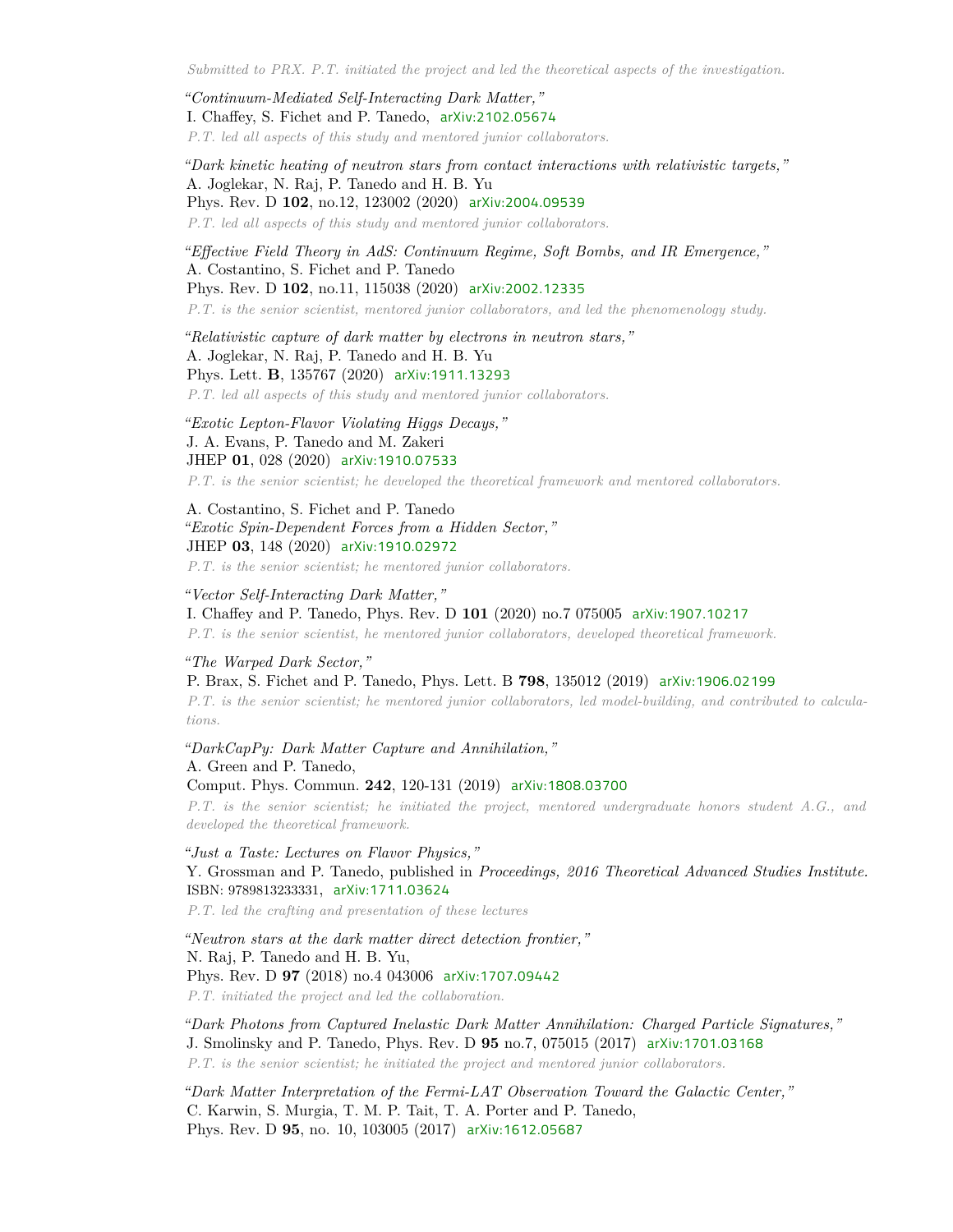*P.T. led the particle physics interpretation.*

*"Lepton-Flavor Violating Mediators,"* I. Galon, A. Kwa and P. Tanedo, JHEP **1703**, 064 (2017) [arXiv:1610.08060](https://arxiv.org/abs/1610.08060) *P.T. initiated the project, developed the theoretical framework, and led the collaboration.*

*"Particle Physics Models for the 17 MeV Anomaly in Beryllium Nuclear Decays,"* J. L. Feng, B. Fornal, I. Galon, S. Gardner, J. Smolinsky, T. M. P. Tait and P. Tanedo, Phys. Rev. D **95**, no. 3, 035017 (2017) [arXiv:1608.03591](https://arxiv.org/abs/1608.03591)

*P.T. collaboratively developed the model, led the consolidation of data, and led the writing of the manuscript.*

**PUBLICATIONS** BEFORE UCR

Authors are listed in alphabetical order as is standard in particle physics.

*"Dark Sectors 2016 Workshop: Community Report,"* J. Alexander *et al.*, [arXiv:1608.08632](https://arxiv.org/abs/1608.08632)

*"Protophobic Fifth-Force Interpretation of the Observed Anomaly in* <sup>8</sup>*Be Nuclear Transitions,"* J. L. Feng, B. Fornal, I. Galon, S. Gardner, J. Smolinsky, T. M. P. Tait and P. Tanedo, Phys. Rev. Lett. **117**, no. 7, 071803 (2016) [arXiv:1604.07411](https://arxiv.org/abs/1604.07411)

*"Kaluza-Klein gluons at 100 TeV: NLO corrections,"* B. Lillard, T. M. P. Tait and P. Tanedo, Phys. Rev. D **94**, no. 5, 054012 (2016) [arXiv:1602.08622](https://arxiv.org/abs/1602.08622)

*"Detecting dark matter through dark photons from the Sun: Charged particle signatures,"* J. L. Feng, J. Smolinsky and P. Tanedo, Phys. Rev. D **93**, 115036 (2016) [arXiv:1602.01465](https://arxiv.org/abs/1602.01465)

*"Limiting SUSY compressed spectra scenarios,"* A. Nelson, P. Tanedo and D. Whiteson, Phys. Rev. D **93**, 115029 (2016) [arXiv:1509.08485](https://arxiv.org/abs/1509.08485)

*"Dark Photons from the Center of the Earth: Smoking-Gun Signals of Dark Matter,"* J. L. Feng, J. Smolinsky and P. Tanedo,

Phys. Rev. D **93**, 015014 (2016) [arXiv:1509.07525](https://arxiv.org/abs/1509.07525)

*"On-Shell Mediators and Top-Charm Dark Matter Models for the Fermi Galactic Center Excess,"* A. Rajaraman, J. Smolinsky and P. Tanedo, [arXiv:1503.05919](https://arxiv.org/abs/1503.05919)

*"2013 ESHEP lectures on Beyond the Standard Model,"* C. Csáki and P. Tanedo, Proceedings of the 2013 European School of High-Energy Physics, Parádfürdő, Hungary, 5–18 June 2013, edited by M. Mulders and G. Perez, CERN–2015–004 (CERN, Geneva, 2015), ISBN: 9789290834205. [arXiv:1602.04228](https://arxiv.org/abs/1602.04228)

*"Dynamics of 3D SUSY Gauge Theories with Antisymmetric Matter,"* C. Csáki, M. Martone, Y. Shirman, P. Tanedo and J. Terning, JHEP **1408**, 141 (2014) [arXiv:1406.6684](https://arxiv.org/abs/1406.6684)

*"Hidden On-Shell Mediators for the Galactic Center γ-Ray Excess,"* M. Abdullah, A. DiFranzo, A. Rajaraman, T. Tait, P. Tanedo and A. Wijangco, Phys. Rev. D **90**, 035004 (2014) [arXiv:1404.6528](https://arxiv.org/abs/1404.6528)

*"Effective theory of self-interacting dark matter,"* B. Bellazzini, M. Cliche and P. Tanedo, Phys. Rev. D **88**, 083506 (2013) [arXiv:1307.1129](https://arxiv.org/abs/1307.1129)

*"The Same-Sign Dilepton Signature of RPV/MFV SUSY,"* J. Berger, M. Perelstein, M. Saelim and P. Tanedo, JHEP **1304**, 077 (2013) [arXiv:1302.2146](https://arxiv.org/abs/1302.2146)

*"Fundamental Physics at the Intensity Frontier,"* J. L. Hewett, H. Weerts, R. Brock, J. N. Butler, B. C. K. Casey, J. Collar, *et al.*, Proceedings of the 2011 workshop on Fundamental Physics at the Intensity Frontier, [arXiv:1205.2671](https://arxiv.org/abs/1205.2671)

*"The Birds and the Bs in RS: The*  $b \rightarrow s\gamma$  *penguin in a warped extra dimension,*" M. Blanke, B. Shakya, P. Tanedo and Y. Tsai, JHEP **1208**, 038 (2012) [arXiv:1203.6650](https://arxiv.org/abs/1203.6650)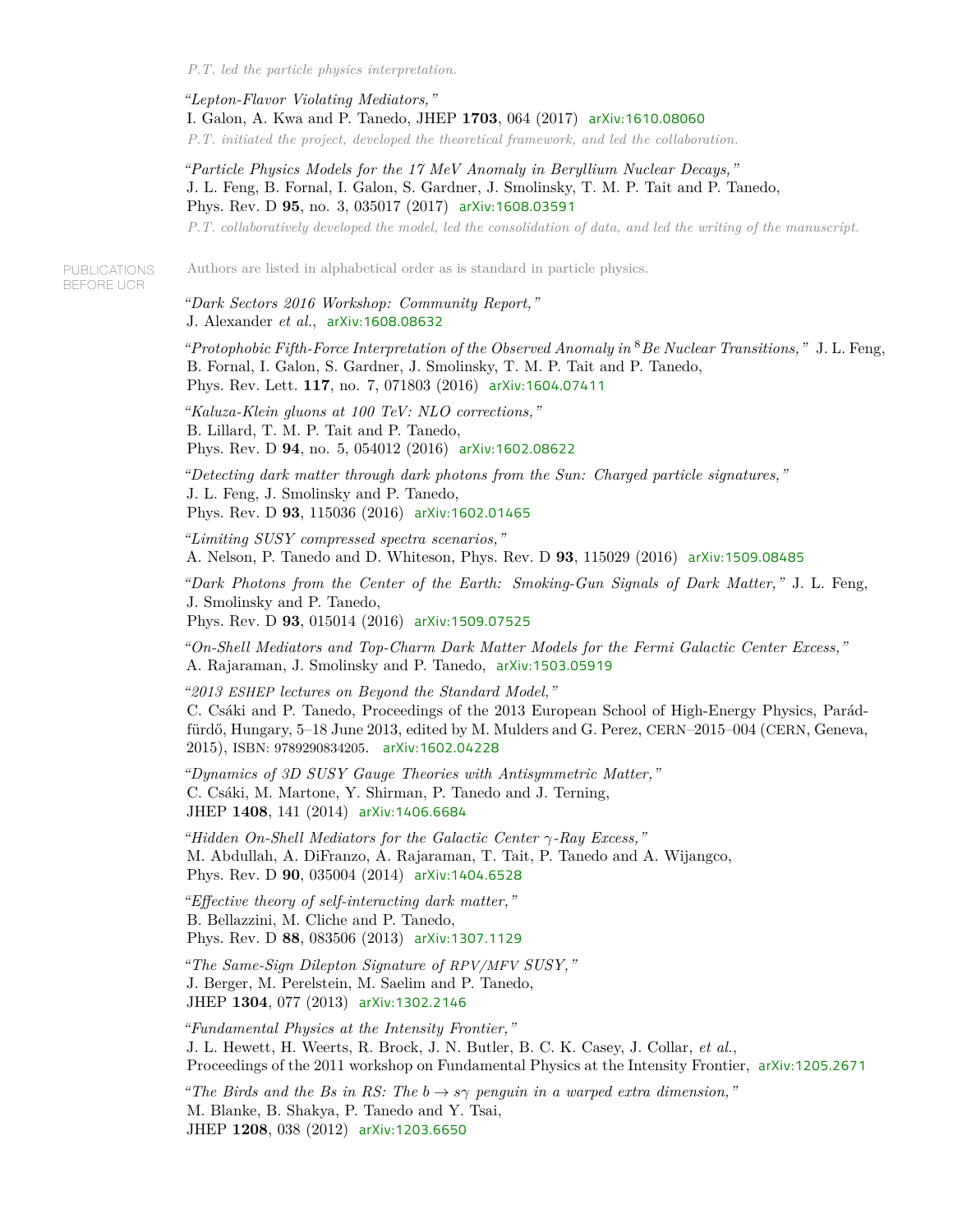|                      | "SUSY_FLAVOR v2: A Computational tool for FCNC and CP-violating processes in the MSSM,"<br>A. Crivellin, P. H. Chankowski, A. Dedes, S. Jaeger, J. Rosiek, and P. Tanedo,<br>Comput. Phys. Commun. 184, 1004 (2013) arXiv:1203.5023                                                                                                                                                                                                                                                                  |                                                                                         |
|----------------------|------------------------------------------------------------------------------------------------------------------------------------------------------------------------------------------------------------------------------------------------------------------------------------------------------------------------------------------------------------------------------------------------------------------------------------------------------------------------------------------------------|-----------------------------------------------------------------------------------------|
|                      | "Goldstone Fermion Dark Matter,"<br>B. Bellazzini, C. Csaki, J. Hubisz, J. Shao and P. Tanedo,<br>JHEP 1109, 035 (2011) arXiv:1106.2162                                                                                                                                                                                                                                                                                                                                                              |                                                                                         |
|                      | "Warped penguin diagrams,"<br>C. Csaki, Y. Grossman, P. Tanedo and Y. Tsai,<br>Phys. Rev. D 83, 073002 (2011) arXiv:1004.2037                                                                                                                                                                                                                                                                                                                                                                        |                                                                                         |
|                      | "SUSY_FLAVOR: A Computational Tool for FCNC and CP-Violating Processes in the MSSM,"<br>P. Chankowski, A. Dedes, S. Jager, J. Rosiek, and P. Tanedo,<br>Comput. Phys. Commun. 181, 2180 (2010) arXiv:1003.4260                                                                                                                                                                                                                                                                                       |                                                                                         |
|                      | "Complete one-loop predictions for $B_s \to \ell^+ \ell'^-$ in the MSSM",<br>A. Dedes, J. Rosiek and P. Tanedo,<br>Phys. Rev. D 79, 055006 (2009) arXiv:0812.4320                                                                                                                                                                                                                                                                                                                                    |                                                                                         |
| <b>INVITED TALKS</b> | "The Invisible Universe and You"<br>Invited Talk, UCR Hellman Fellows Symposium, Riverside, CA                                                                                                                                                                                                                                                                                                                                                                                                       | Mar. 2021                                                                               |
|                      | "Warped Dark Sectors"<br>Invited Talk, A Rainbow of Dark Sectors, Aspen Center for Physics, Aspen, CO<br>Invited Seminar, Korea Institute for Advanced Studies, Seoul, Korea                                                                                                                                                                                                                                                                                                                         | Mar. 2021<br>Nov. 2020                                                                  |
|                      | " $e^+e^-$ Production of Dark Sector Particles"<br>Americas Workshop on Linear Colliders 2020, SLAC, Menlo Park, CA                                                                                                                                                                                                                                                                                                                                                                                  | Oct. 2020                                                                               |
|                      | "Dark Matter Heating Neutron Stars: the Electronic Frontier"<br>Invited talk, Particle Seminar, Brookhaven National Lab, NY                                                                                                                                                                                                                                                                                                                                                                          | Feb. 2020                                                                               |
|                      | "How Not to Discover the WIMP"<br>Invited Colloquium, Cornell Physics Department, Ithaca, NY<br>Invited Colloquium, Aspen Center for Physics, Aspen, CO<br>Invited Plenary, Samahang Pisika ng Pilipinas Annual Conference, Philippines<br>National Institute for Physics/UP Diliman, Philippines<br>Sam Houston State University Physics Seminar, Huntsville, TX<br>University of Arizona Student Selected Physics Colloquium, Tucson, AZ<br>University of Louisiana Physics Seminar, Lafayette, LA | Oct. 2020<br>Jun. 2019<br>May. 2019<br>May. 2019<br>Apr. 2019<br>Apr. 2019<br>Apr. 2019 |
|                      | "Vector Self-Interacting Dark Matter"<br>Invited talk, 2019 Mitchell Conference, College Station, TX<br>Texas A&M Mitchell Institute HEP Seminar, College Station, TX                                                                                                                                                                                                                                                                                                                                | May. 2019<br>Apr. 2019                                                                  |
|                      | "Dark Matter Complementarity / Is the WIMP Dead?"<br>Harvey Mudd Physics Colloquium, Pomona, CA<br>USC Physics Colloquium, Los Angeles, CA<br>The Small-Scale Structure of Cold (?) Dark Matter<br>Invited talk, Kavli Institute for Theoretical Physics, Santa Barbara, CA                                                                                                                                                                                                                          | Nov. 2018<br>Oct. 2018<br>Jun. 2018                                                     |
|                      | "Composite Mediators"<br>Santa Fe Workshop: Trending Topics in HEP, Plenary talk, Santa Fe, NM<br>Matter Detection and Detectability: Paradigm Confirmation or Shift?<br>Invited talk, Kavli Institute for Theoretical Physics, Santa Barbara, CA<br>Particle Theory Seminar, Lawrence Berkeley National Laboratory, Berkeley, CA<br>American Physical Society April Meeting, Columbus, OH<br>T-2 Seminar, Los Alamos National Laboratory, Los Alamos, NM                                            | Jul. 2018<br>Apr. 2018<br>Apr. 2018<br>Apr. 2018<br>Mar. 2018                           |
|                      | "Light Mediators to Dark Sectors"<br>Invited talk, American Physical Society April Meeting, Columbus, OH                                                                                                                                                                                                                                                                                                                                                                                             | Apr. 2018                                                                               |
|                      | "Light mediators and terrestrial dark matter capture"<br>New Directions in Dark Matter and Neutrino Physics,                                                                                                                                                                                                                                                                                                                                                                                         |                                                                                         |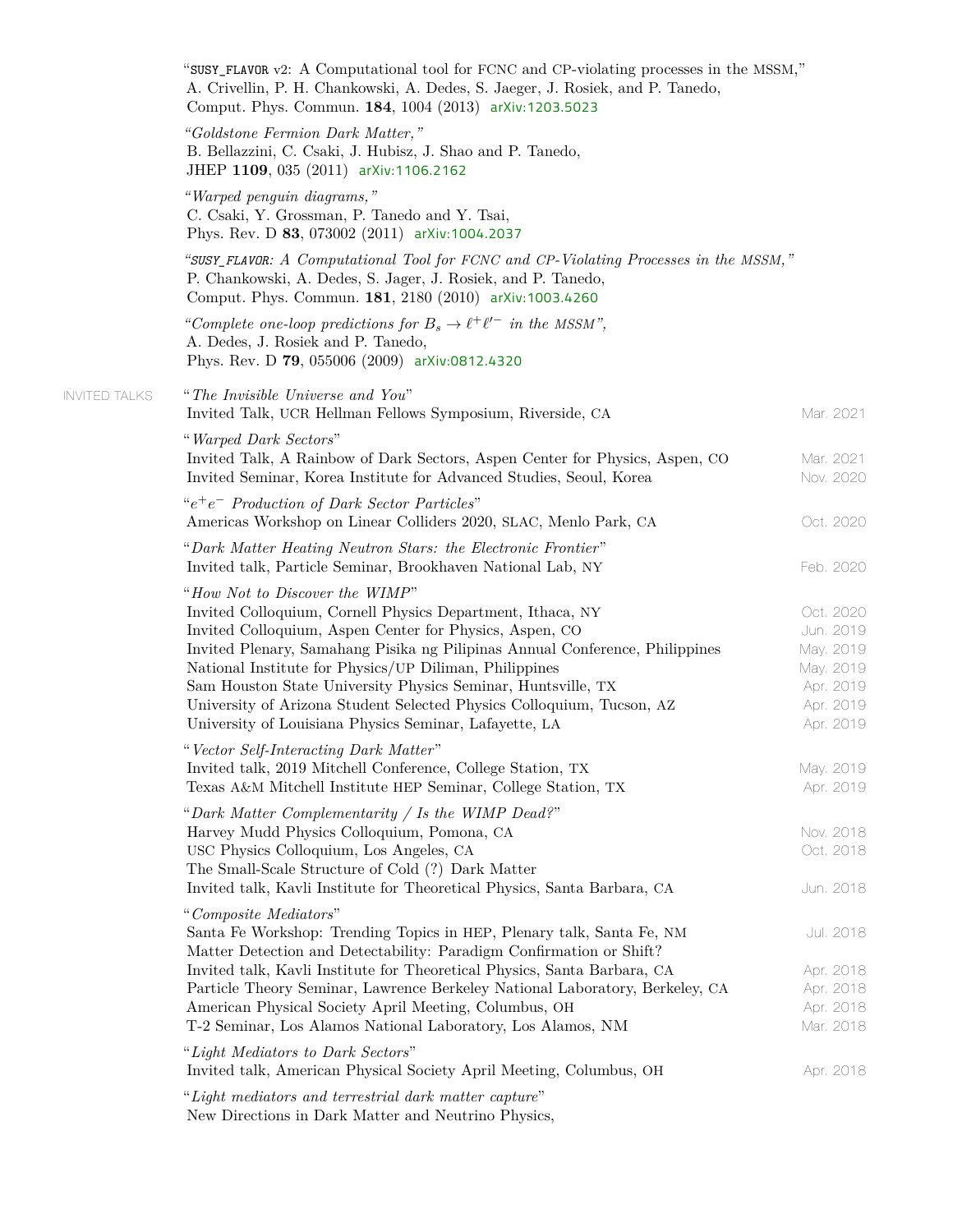| Invited Talk, Perimeter Institute, Waterloo, CA                                                                                                                                                                      | Jul. 2017                                          |
|----------------------------------------------------------------------------------------------------------------------------------------------------------------------------------------------------------------------|----------------------------------------------------|
| "Models, Exotic Signatures and Proposed Searches"                                                                                                                                                                    |                                                    |
| XI International Conference on the Interconnection between Particle Physics and Cosmology,<br>Invited Plenary Talk, Corpus Christi, TX                                                                               | May 2017                                           |
| "Composite Higgs, Composite Mediators"<br>DM at LHC, UC Irvine, CA                                                                                                                                                   | Apr. 2017                                          |
| "New Physics in Nuclear Transitions? The 17 MeV Anomaly in ${}^{8}Be$ "<br>Focus Workshop on Particle Physics and Cosmology, CTPU-IBS, Daejon City, Korea<br>Beyond the Standard Model Workshop, MCTP, Ann Arbor, MI | Dec. 2016<br>Oct. 2016                             |
| LHC Awakens: A New Energy Frontier, Aspen Center for Physics Aspen, CO<br>Latin American Webinars on Physics, Google Hangouts on the Air (webcast)<br>LHC Run II Workshop, Santa Fe, NM                              | Sep. 2016<br>Sep. 2016<br>July. 2016               |
| Cornell Particle Theory Seminar, Ithaca, NY<br>UMD Particle Theory Seminar, College Park, MD<br>UC Davis Theory Lunch, Davis, CA<br>SLAC Dark Sectors 2016 Workshop, Menlo Park, CA                                  | May. 2016<br>May. 2016<br>May. 2016<br>April. 2016 |
| "Dark Sunshine"<br>Cal State Fullerton Physics Colloquium, Fullerton, CA<br>CSU Long Beach, Physics Colloquium, Long Beach, CA                                                                                       | Mar. 2016<br>Mar. 2016                             |
| "Dark Photons from the Center of the Earth"                                                                                                                                                                          |                                                    |
| UT Austin Seminar, Austin, TX<br>UC Davis Theory Seminar, Davis, CA                                                                                                                                                  | Feb. 2017<br>May. 2016                             |
| PIKIO Workshop, Cincinnati, OH                                                                                                                                                                                       | Feb. 2016                                          |
| MCTP Brown Bag Seminar, Ann Arbor, MI                                                                                                                                                                                | Feb. 2016                                          |
| SLAC Theory Seminar, Menlo Park, CA<br>UC Riverside Theory Seminar, Riverside, CA                                                                                                                                    | Feb. 2016<br>Dec. 2015                             |
| TRIUMF Theory Seminar, Vancouver, Canada                                                                                                                                                                             | Dec. 2015                                          |
| UC Santa Barbara HEP Experiment & Phenomenology Seminar                                                                                                                                                              | Sep. 2015                                          |
| New Directions to Shed Light on Dark Matter, Aspen, CO                                                                                                                                                               | Sep. 2015                                          |
| SUSY 2015: 23rd Conference on SUSY & Unification, Lake Tahoe, CA<br>Anticipating 14 TeV: Insights from the LHC & Beyond, Munich, Germany                                                                             | Aug. 2015<br>Jul. 2015                             |
| "On-Shell Mediators" / "Heavy, Hidden Hooperon"                                                                                                                                                                      |                                                    |
| Fermilab HEP Theory Seminar, Batavia, IL                                                                                                                                                                             | Dec. 2015                                          |
| UC Davis HEFTI Seminar                                                                                                                                                                                               | Mar. 2015                                          |
| Santa Cruz Institute for Particle Physics Theory Seminar, UC Santa Cruz                                                                                                                                              | Mar. 2015                                          |
| Santa Fe Summer Workshop: LHC After the Higgs, Santa Fe, NM                                                                                                                                                          | Jul. 2014                                          |
| UCLA HEP Theory Seminar, Los Angeles, CA                                                                                                                                                                             | Jun. 2014                                          |
| UC Riverside High Energy Physics Seminar<br>SLAC Theory Seminar, Menlo Park, CA                                                                                                                                      | May 2014<br>May 2014                               |
| Berkeley Center for Theoretical Physics Seminar                                                                                                                                                                      | May 2014                                           |
| "Charged Lepton Flavor Violation in RS"<br>International Workshop for Charged Lepton Flavor Violation, Irvine, CA                                                                                                    | May 2014                                           |
| "Stealthy Composite Stops"<br>Perimeter Institute Particle Physics Seminar, Waterloo, Canada                                                                                                                         | Nov. 2012                                          |
| "Goldstone Fermion Dark Matter"                                                                                                                                                                                      |                                                    |
| UC Davis HEFTI Seminar                                                                                                                                                                                               | Oct. 2012                                          |
| Harvard Particle Theory Seminar                                                                                                                                                                                      | Feb. 2012                                          |
| UC Irvine Joint Particle Seminar<br>Cornell Theory Group Seminar                                                                                                                                                     | Jan. 2012<br>Sep. 2011                             |
| "The Birds and the Bs in RS"                                                                                                                                                                                         |                                                    |
| Phenomenology 2012 Symposium, Pittsburgh, PA                                                                                                                                                                         | May 2012                                           |
| " $RS \odot LHC$ "<br>Cornell CMS Future Directions Workshop, Ithaca, NY                                                                                                                                             | Jan. 2012                                          |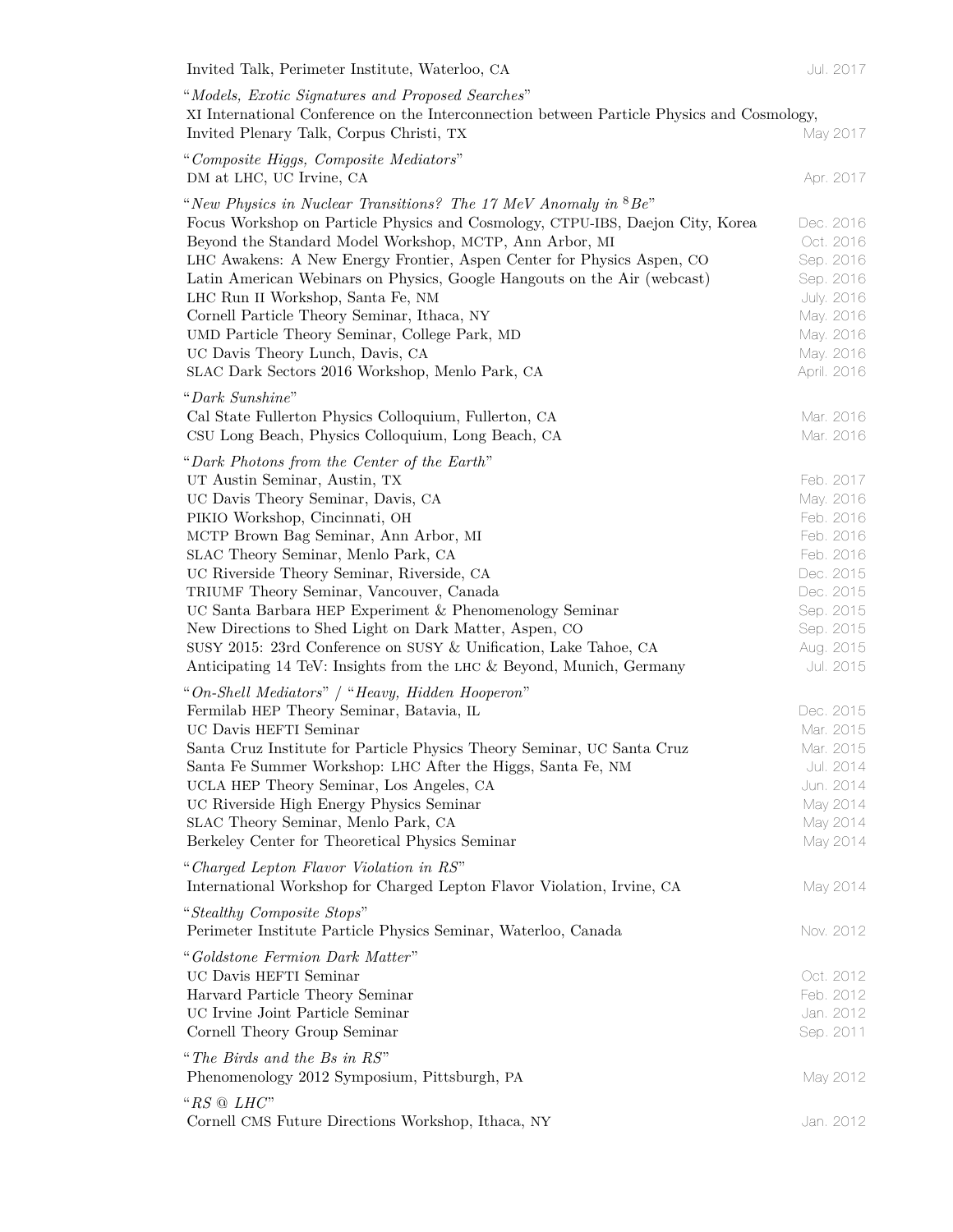|                        | "Goldstone Fermion Dark Matter"<br>SUSY 2011: 19th Conference on SUSY & Unification, Fermilab                  | Aug. 2011              |
|------------------------|----------------------------------------------------------------------------------------------------------------|------------------------|
|                        | "Flight of the Warped Penguins"                                                                                |                        |
|                        | Phenomenology 2011 Symposium, Madison, WI                                                                      | May 2011               |
|                        | Cornell Particle Theory Lunch Seminar                                                                          | Feb. 2011              |
|                        | Maryland Theory Seminar                                                                                        | Mar. 2011              |
|                        | DAMTP-Cavendish Phenomenology Seminar, Cambridge, UK                                                           | Feb. 2011              |
|                        | "The Birds and the $B_s: B_s \to \mu\mu$ in the MSSM"                                                          |                        |
|                        | Theoretical Advanced Study Institute, Boulder, CO                                                              | Jun. 2009              |
|                        | Cornell Particle Theory Lunch Seminar                                                                          | Feb. 2009              |
|                        | IOP HEPP: Beauty Physics in the UK, Lancaster, UK<br>U. Ioannina Div. Theoretical Physics Journal Club, Greece | Nov. 2008<br>Oct. 2008 |
|                        | LHCb UK Meeting, Durham, UK                                                                                    | Dec. 2007              |
|                        | <b>INVITED LECTURES TRISEP Lectures on BSM Physics, TRIUMF, Vancouver</b>                                      | Jul. 2019              |
|                        |                                                                                                                |                        |
| <b>WORKSHOPS &amp;</b> | Neutrinos as a Portal to New Physics and Astrophysics, KITP, Santa Barbara CA                                  | Mar. 2022              |
| CONFERENCES            | Snowmass Theory Frontier Meeting, KITP, Santa Barbara CA                                                       | Feb. 2022              |
|                        | Dark Matter from the Laboratory to the Cosmos, Aspen Center for Physics, Aspen, CO                             | Aug. 2021              |
|                        | Dark Matter from the Laboratory to the Cosmos, Aspen Center for Physics, Aspen, CO                             | Aug. 2021              |
|                        | A Rainbow of Dark Sectors, Aspen Center for Physics, Aspen, CO                                                 | Mar. 2021              |
|                        | Americas Workshop on Linear Colliders 2020, SLAC, Menlo Park, CA                                               | Oct. 2021              |
|                        | Southern California Beyond the Standard Model, UCI, Irvine, CA                                                 | Sep. 2019              |
|                        | KITP Origin of the Vacuum Energy & Electroweak Scales, Santa Barbara, CA                                       | Jun. 2019              |
|                        | Aspen Center for Physics, Aspen, CO                                                                            | Jun. 2019              |
|                        | Samahang Pisika ng Pilipinas (Philippine Physics Society) Conference, Philippines                              | Jun. 2019              |
|                        | Mitchell Conference, Texas A&M University, College Station, TX                                                 | May 2019               |
|                        | KITP Follow-On Workshop (CDM18), Santa Barbara, CA                                                             | Mar. 2019              |
|                        | Southern California Beyond the Standard Model (organizer), UCLA, Los Angeles, CA                               | Jan. 2019              |
|                        | APS Bridge/National Mentoring Community Conference, Stanford, CA                                               | Nov. 2018              |
|                        | Flavor of New Physics in Collisions, Aspen Center for Physics, Aspen, CO                                       | Aug. 2018              |
|                        | Santa Fe Workshop: Trending Topics in HEP, Santa Fe, NM                                                        | Jul. 2018              |
|                        | American Physical Society April Meeting, Columbus, OH                                                          | Apr. 2018              |
|                        | Dark Matter in Southern California IV Symposium, Pasadena, CA                                                  | Sep. 2017              |
|                        | New Directions in Dark Matter and Neutrino Physics, Perimeter Institute, Waterloo, CA                          | Jul. 2017              |
|                        | Weak Interactions and Neutrinos, UCI, Irvine, CA                                                               | Jun. 2017              |
|                        | XI International Conference on Particle Physics and Cosmology, Corpus Christi, TX                              | May 2017               |
|                        | UC President's Postdoctoral Fellow Spring Retreat, Lake Arrowhead, CA                                          | Apr. 2017              |
|                        | Dark Matter at LHC, UCI, Irvine, CA                                                                            | Apr. 2017              |
|                        | Southern California Beyond the Standard Model (organizer), UCR, Riverside, CA                                  | Apr. 2017              |
|                        | Beyond WIMPs: from Theory to Detection, Simons Center, Stony Brook, NY                                         | Mar. 2017              |
|                        | Focus Workshop on Particle Physics and Cosmology, CTPU-IBS, Korea                                              | Dec. 2016              |
|                        | Beyond the Standard Model Workshop, MCTP, Ann Arbor, MI                                                        | Oct. 2016              |
|                        | The LHC Awakens, Aspen Center for Physics, Aspen, CO                                                           | Aug. 2016              |
|                        | Santa Fe Summer Workshop: LHC Run II, Santa Fe, NM                                                             | Jul. 2016              |
|                        | New Accelerators for the 21st Century, KITP, Santa Barbara CA                                                  | Jun. 2016              |
|                        | SLAC Dark Sectors 2016 Workshop, Menlo Park, CA                                                                | Apr. 2016              |
|                        | PIKIO Workshop, Cincinnati, OH                                                                                 | Feb. 2016              |
|                        | UCLA Dark Matter 2016, Westwood, CA                                                                            | Feb. 2016              |
|                        | Science Hack Day: San Francisco, CA                                                                            | Oct. 2015              |
|                        | UCI Data Science Initiative: Predictive Modeling in Python, Irvine, CA                                         | Oct. 2015              |
|                        |                                                                                                                |                        |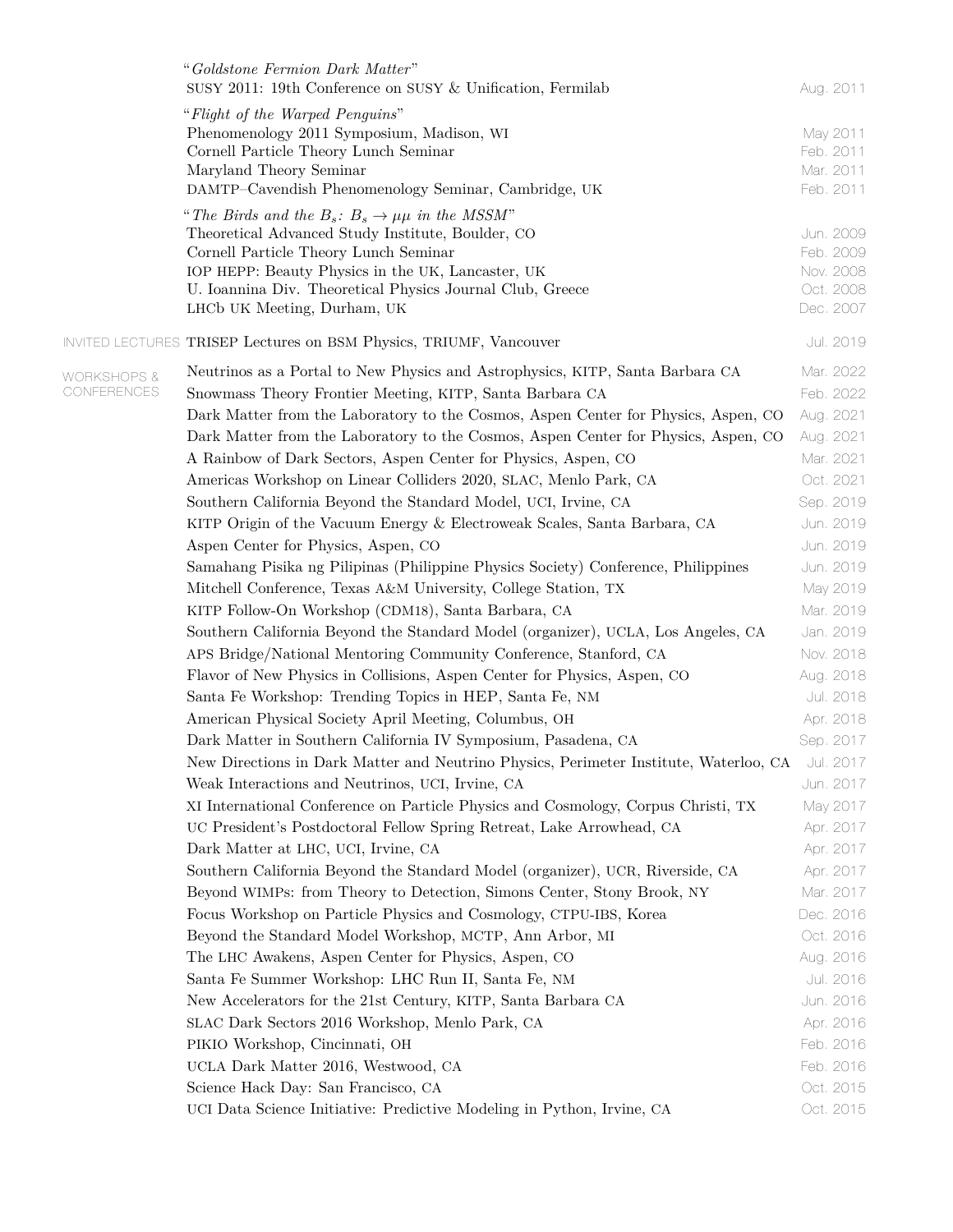| UC PPFP Fall Conference, Oakland, CA                                              | Sep. 2015              |
|-----------------------------------------------------------------------------------|------------------------|
| New Directions to Shed Light on Dark Matter, Aspen Center for Physics, Aspen, CO  | Sep. 2015              |
| Supersymmetry 2015, Lake Tahoe, CA                                                | Aug. 2015              |
| MIAPP: Anticipating 14 TeV, Munich, Germany                                       | Jul. 2014              |
| UC PPFP Academic Retreat, Lake Arrowhead, CA                                      | Apr. 2015              |
| UCI Data Science Initiative: Software Carpentry                                   | Feb. 2015              |
| UC PPFP 30th Anniversary Meeting, Berkeley, CA                                    | Oct. 2014              |
| Model Building in the LHC Era, Aspen Center for Physics, Aspen, CO                | Aug. 2014              |
| Santa Fe 2014 Summer Workshop, Santa Fe, NM                                       | Jul. 2014              |
| SLAC Workshop on Physics at a 100 TeV Collider, Menlo Park, CA                    | Apr. 2014              |
| Dark Matter in Southern California III Symposium, Pasadena, CA                    | Apr. 2014              |
| Dark Matter in Southern California II Symposium, Pasadena, CA                     | Sep. 2013              |
| TeV Particle Astrophysics, Irvine, CA                                             | Aug. 2013              |
| Prospects in Theoretical Physics, Princeton, NJ                                   | Jul. 2013              |
| Communicating Science 2013, Cambridge, MA                                         | Jun. 2013              |
| Phenomenology 2012 Symposium, Pittsburgh, PA                                      | May 2012               |
| Fundamental Physics at the Intensity Frontier, Rockville, MD                      | Dec. 2011              |
| Soros Fellowship for New Americans Fall Conference, OSI, New York                 | Oct. 2011              |
| Supersymmetry 2011, Fermilab, Batavia, IL                                         | Sep. 2011              |
| First Year of the LHC, KITP, Santa Barbara, CA                                    | Aug. 2011              |
| SUSY Breaking '11, CERN, Geneva, Switzerland                                      | May 2011               |
| Phenomenology 2011 Symposium, Madison, WI                                         | May 2011               |
| Soros Fellowship for New Americans Fall Conference, OSI, New York                 | Oct. 2010              |
| Emerging problems in particle phenomenology, ITS at CUNY                          | Apr. 2010              |
| Theoretical Advanced Studies Institute, University of Colorado at Boulder         | Jun 2009               |
| International Workshop on SUSY Breaking, Durham University IPPP                   | Apr. 2009              |
| Young Researchers in Mathematics (Beyond Part III), Cambridge University          | Apr. 2009              |
| ICTP School on the Gauge/Gravity Correspondence, Trieste                          | May 2008               |
| Marshall Colloquium, Association of Commonwealth Universities, London, UK,        | May 2008               |
| 5th Part III Return Conference, Cambridge University                              | Apr. 2008              |
| IOP HEPP Group Annual Meeting, University of Lancaster                            | Apr. 2008              |
| Higgs-Maxwell Workshop: EWSB, Royal Society of Edinburgh                          | Feb. 2008              |
| Young Experimentalists and Theorists Institute, Durham University IPPP            | Jan. 2008              |
| IPPP Annual Theory Meeting, Durham University                                     | Dec. 2007              |
| UK LHCb Annual Meeting, Durham University IPPP                                    | Dec. 2007              |
| Cosener's Forum on Heavy Flavor Physics, Cosener's House, Abingdon, UK            | Jun. 2007              |
| GitHub: http://github.com/fliptanedo.                                             |                        |
| DarkCapPy, with A. Green                                                          |                        |
| http://github.com/agree019/DarkCapPy                                              | Nov. 2018              |
| SUSY_FLAVOR, with J. Rosiek, A. Crivellin, P. Chankowski, A. Dedes, and S. Jaeger |                        |
| http://www.fuw.edu.pl/susy_flavor/                                                | Mar. 2010              |
| Workshop Co-organizer: Dark Pollica Workshop on Dark Matter, Pollica, Italy       | 2022                   |
| Workshop Co-organizer: Communicating Science AIP, College Park, MD                | Sep. 2019              |
| Fundamental Physics Innovation Award: Gordon & Betty Moore Foundation/APS         | Sep. 2019              |
| Hosting Sylvain Fichet (Travel Award), UCR, Riverside, CA                         | Aug. 2019              |
| Hosting Benjamin Nachmann (Visitor Award), UCR, Riverside, CA                     | Jan. 2019              |
| Workshop Organizer: Southern California Beyond the Standard Model                 |                        |
| SoCal BSM 2017, UCR, Riverside, CA<br>SoCal BSM 2019, UCLA, Los Angeles, CA       | Apr. 2017<br>Jan. 2019 |
|                                                                                   |                        |

SOFTWARE

**ORGANIZED ACTIVITIES**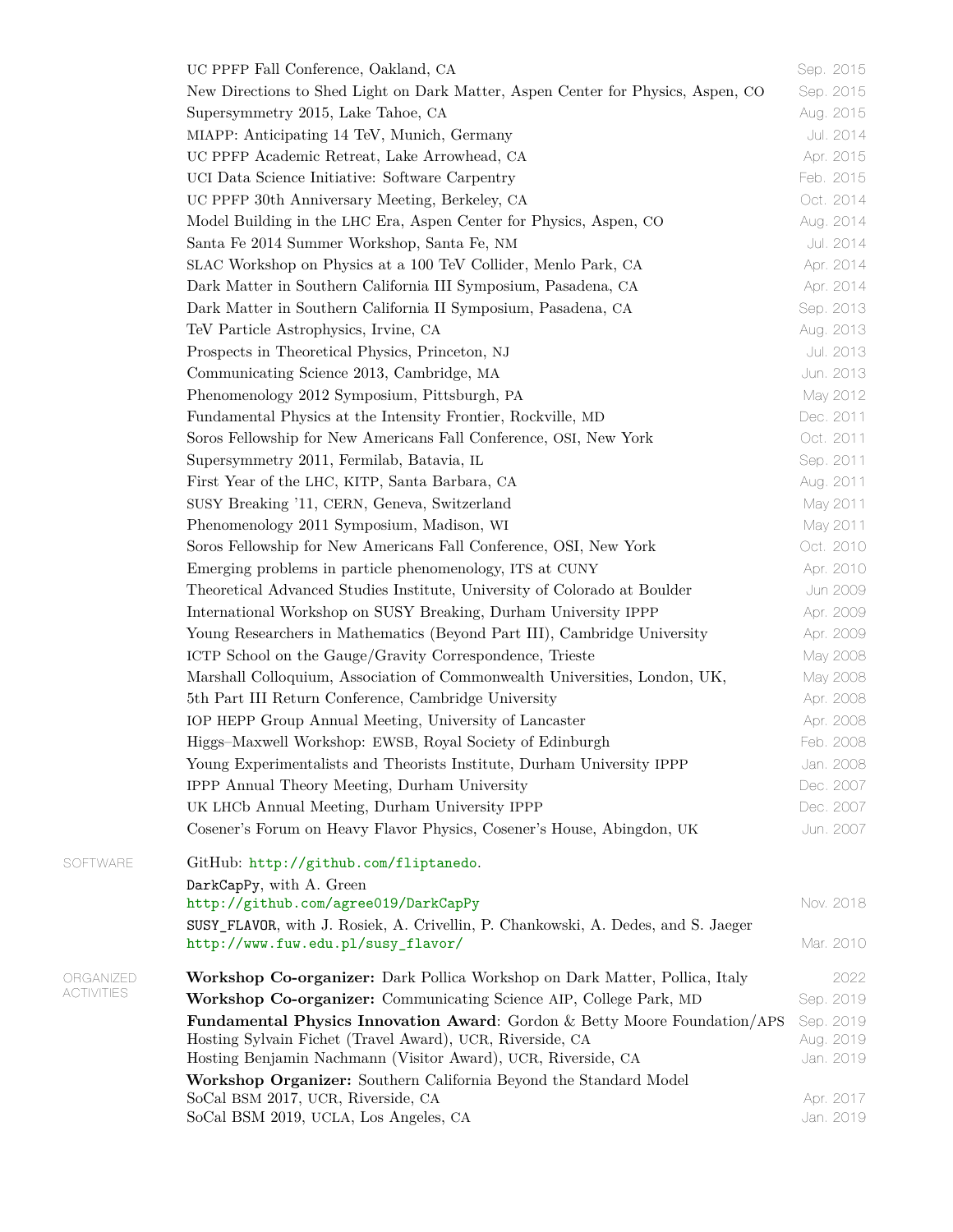RECEN T PRESS "*[Fourteen UC Riverside professors receive](https://insideucr.ucr.edu/awards/2021/08/23/fourteen-uc-riverside-professors-receive-nsf-career-awards ) NSF CAREER Awards* ,"

| TEACHING | <b>UC Riverside.</b> Riverside. CA |  |  |
|----------|------------------------------------|--|--|
|----------|------------------------------------|--|--|

| Instructor, Physics 165: Particle Physics<br>Instructor, Physics 017: Linear Algebra for Physics<br>Instructor, Physics 231: Methods in Theoretical Physics<br>Instructor, Honors 018: Poetry for Physicists (Ignition Seminar)<br>Instructor, Physics 40B: General Physics<br>Instructor, Physics 231: Methods in Theoretical Physics<br>Instructor, Physics 40B: General Physics<br>Instructor, Physics 165: Particle Physics<br>Instructor, Honors 018: Poetry for Physicists (Ignition Seminar)<br>Instructor, Physics 231: Methods in Theoretical Physics<br>Instructor, Physics 262: Special Topics: Group Theory<br>Instructor, Physics 231: Methods in Theoretical Physics<br>Instructor, Physics 177: Computational Methods for Physical Sciences<br>Instructor, Physics 165: Particle Physics<br>Instructor, Physics 231: Methods in Theoretical Physics | Spr. 2021<br>Spr. 2021<br>Fall 2021<br>Fall 2021<br>Win. 2021<br><b>Fall 2020</b><br>Spr. 2020<br>Win. 2020<br>Fall 2019<br>Fall 2019<br>Win. 2019<br>Fall 2018<br>Spr. 2018<br>Win. 2018<br>Fall 2017 |
|--------------------------------------------------------------------------------------------------------------------------------------------------------------------------------------------------------------------------------------------------------------------------------------------------------------------------------------------------------------------------------------------------------------------------------------------------------------------------------------------------------------------------------------------------------------------------------------------------------------------------------------------------------------------------------------------------------------------------------------------------------------------------------------------------------------------------------------------------------------------|--------------------------------------------------------------------------------------------------------------------------------------------------------------------------------------------------------|
| Instructor, Physics 177: Computational Methods for Physical Sciences<br>Instructor, Physics 208: General Relativity<br>Instructor, Physics 231: Methods in Theoretical Physics                                                                                                                                                                                                                                                                                                                                                                                                                                                                                                                                                                                                                                                                                     | Spr. 2017<br>Win. 2017<br>Fall 2016                                                                                                                                                                    |
| Cornell University, Ithaca, NY                                                                                                                                                                                                                                                                                                                                                                                                                                                                                                                                                                                                                                                                                                                                                                                                                                     |                                                                                                                                                                                                        |
| Teaching Assistant, Physics 3318: Analytical Mechanics<br>Teaching Assistant, Physics 3327: Advanced Electricity & Magnetism<br>Course Grader, Physics 7651: Quantum Field Theory I                                                                                                                                                                                                                                                                                                                                                                                                                                                                                                                                                                                                                                                                                | Spr. 2013<br>Fall 2012<br>Fall 2011                                                                                                                                                                    |
| UC Berkeley, Berkeley, CA                                                                                                                                                                                                                                                                                                                                                                                                                                                                                                                                                                                                                                                                                                                                                                                                                                          |                                                                                                                                                                                                        |
| Course Grader, Physics 137A: Quantum Mechanics                                                                                                                                                                                                                                                                                                                                                                                                                                                                                                                                                                                                                                                                                                                                                                                                                     | Sum. 2006                                                                                                                                                                                              |
| <b>Stanford University, Stanford, CA</b>                                                                                                                                                                                                                                                                                                                                                                                                                                                                                                                                                                                                                                                                                                                                                                                                                           |                                                                                                                                                                                                        |
| Teaching Assistant, Physics 121: Electrodynamics II<br>Course Grader, Physics 161: Cosmology<br>Course Assistant, The Elementary Particles and their Fundamental Interactions                                                                                                                                                                                                                                                                                                                                                                                                                                                                                                                                                                                                                                                                                      | Spr. 2006<br>Spr. 2006<br>Sum. 2004                                                                                                                                                                    |
| "Fourteen UC Riverside professors receive NSF CAREER Awards,"<br>Holly Ober, <i>Inside UCR</i>                                                                                                                                                                                                                                                                                                                                                                                                                                                                                                                                                                                                                                                                                                                                                                     | Aug 2021                                                                                                                                                                                               |
| "Welcome Back,"<br>Imran Ghori, UCR Magazine                                                                                                                                                                                                                                                                                                                                                                                                                                                                                                                                                                                                                                                                                                                                                                                                                       | Sum 2021                                                                                                                                                                                               |
| "Billionaires in the great beyond,"<br><b>UCR</b> News                                                                                                                                                                                                                                                                                                                                                                                                                                                                                                                                                                                                                                                                                                                                                                                                             | <b>July 2021</b>                                                                                                                                                                                       |
| "A new dimension in the quest for dark matter,"<br>Iqbal Pittalwala, UCR News                                                                                                                                                                                                                                                                                                                                                                                                                                                                                                                                                                                                                                                                                                                                                                                      | June 2021                                                                                                                                                                                              |
| "Hackathons catch on for creativity, education, and networking,"<br>Toni Feder Physics Today $74, 5, 23$ (2021)                                                                                                                                                                                                                                                                                                                                                                                                                                                                                                                                                                                                                                                                                                                                                    | May 2021                                                                                                                                                                                               |
| "Veteran and CC transfer student heads to UCLA,"<br>Iqbal Pittalwala, UCR News                                                                                                                                                                                                                                                                                                                                                                                                                                                                                                                                                                                                                                                                                                                                                                                     | May 2021                                                                                                                                                                                               |
| "UCR accepted into Inclusion, Diversity and Equity Alliance,"<br>Davina Garcia, The Highlander                                                                                                                                                                                                                                                                                                                                                                                                                                                                                                                                                                                                                                                                                                                                                                     | Nov 2020                                                                                                                                                                                               |
| "Physics and Astronomy joins elite group promoting equity, diversity, and inclusion,"<br>Iqbal Pittalwala, UCR News                                                                                                                                                                                                                                                                                                                                                                                                                                                                                                                                                                                                                                                                                                                                                | Oct. 2020                                                                                                                                                                                              |
| "Teaching: Assessment in a Continuing Pandemic,"<br>Beckie Supiano, The Chronicle of Higher Education                                                                                                                                                                                                                                                                                                                                                                                                                                                                                                                                                                                                                                                                                                                                                              | Aug 2020                                                                                                                                                                                               |
| "Four professors honored with Senate Faculty Awards,"<br>Imran Ghori, Inside UCR                                                                                                                                                                                                                                                                                                                                                                                                                                                                                                                                                                                                                                                                                                                                                                                   | <b>June 2020</b>                                                                                                                                                                                       |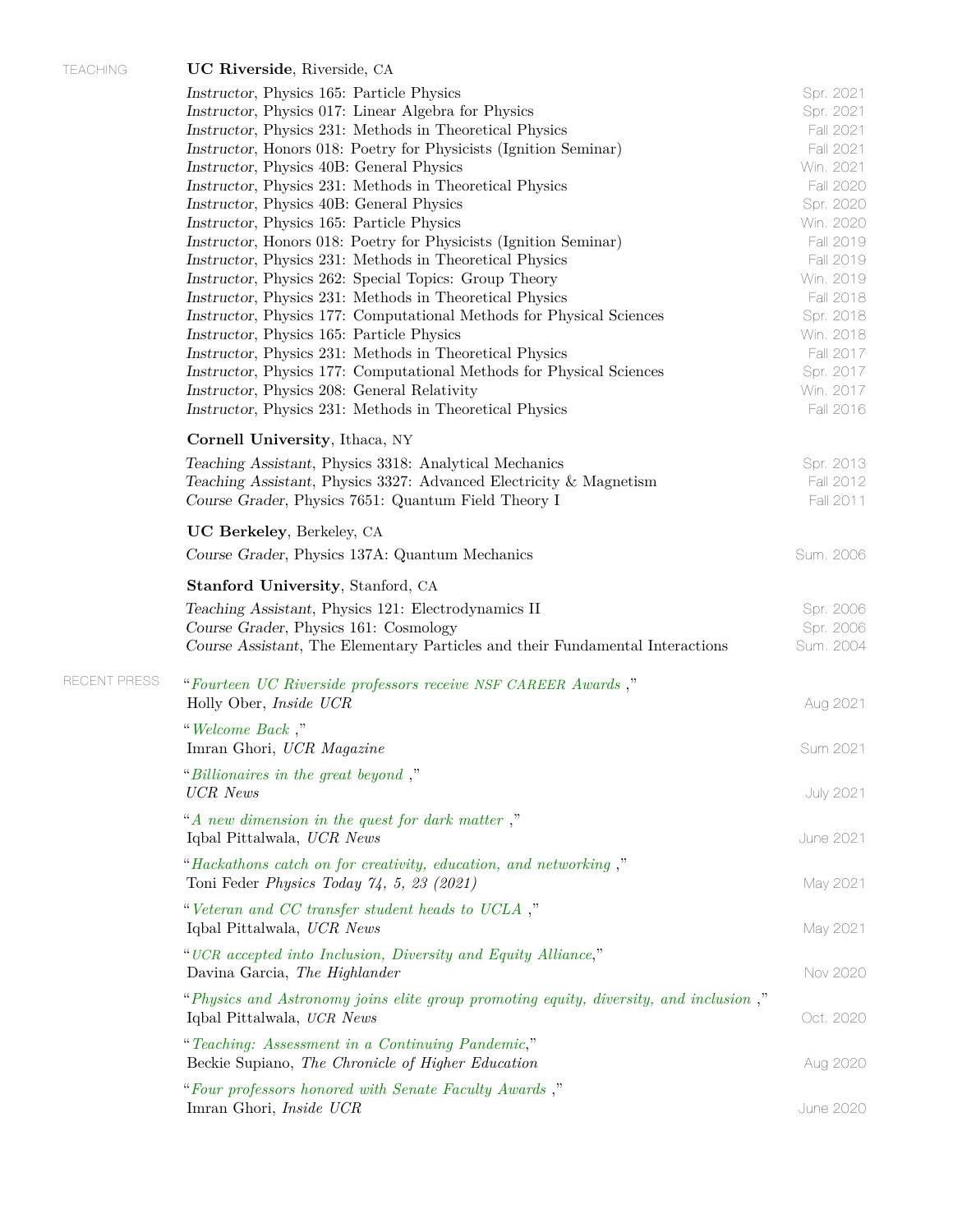|            | "What Goes On in a Proton? Quark Math Still Conflicts With Experiments.<br>Charlie Wood, Quanta Magazine                                                                                                                                            | May 2020                       |
|------------|-----------------------------------------------------------------------------------------------------------------------------------------------------------------------------------------------------------------------------------------------------|--------------------------------|
|            | "Physics undergraduate student headed to CERN,"                                                                                                                                                                                                     |                                |
|            | Iqbal Pittalwala, UCR News                                                                                                                                                                                                                          | Dec. 2018                      |
|            | "Get to know 10 early-career theorists,"<br>Emily Ayshford, Symmetry                                                                                                                                                                                | Jul. 2018                      |
|            | "Particles crossing to our world could open portal to dark-matter realm,"<br>Daniel Cossins, New Scientst                                                                                                                                           | Nov. 2018                      |
|            | "Telling the Truth,"<br>UCR Magazine,                                                                                                                                                                                                               | Nov. 2018                      |
|            | "Office Hours: This dark matter expert keeps his office vibe lighthearted,"<br>Omar Shamout, UCR Magazine                                                                                                                                           | Nov. 2018                      |
|            | "Dark Matter Eludes Particle Physicists,"<br>NPR Science Friday                                                                                                                                                                                     | Jun. 2018                      |
|            | "What's the Universe Made of?,"<br>Nova Wonders Season 45 Episode 106                                                                                                                                                                               | May 2018                       |
|            | "Nova Wonders Asks 'What's the Universe Made Of' Tonight,"<br>Sarah Lewin, Space.com & Facebook Live interview                                                                                                                                      | May 2018                       |
|            | "Nova Wonders Episode to Feature UCR Expert on Dark Matter,"<br>Iqbal Pittalwala, UCR Today                                                                                                                                                         | Apr. 2018                      |
|            | "Physicists Win Two Awards at Science Hack Day,"<br>Iqbal Pittalwala, UCR Today                                                                                                                                                                     | Oct. 2017                      |
|            | "UCR physicists win 'Best in Show' and 'Most Whimsical' at Science Hack Day,"<br>Cydney Contreras, The Highlander                                                                                                                                   | Oct. 2017                      |
|            | "Generation: First,"<br>UCR Magazine (Vol 13, No. 1)                                                                                                                                                                                                | Win. 2018                      |
|            | "Protophobic Fifth-Force Interpretation of the Observed Anomaly in ${}^{8}Be$ ,"<br>Altmetric attention score: 977<br>Top 5% of all research outputs, $#5$ output from Phys. Rev. Lett., 99th percentile for outputs<br>of the same age and source. | Aug. 2016                      |
|            | "Nuclear Puzzle May Be Clue to Fifth Force,"<br>Sean Nelson, UCR Today                                                                                                                                                                              | Aug. 2016                      |
|            | "Meet Philip "Flip" Tañedo,"<br>Pinoy Scientists                                                                                                                                                                                                    | June 2016                      |
|            | "One Higgs is the loneliest number,"<br>Katie Elyce Jones, Symmetry Magazine                                                                                                                                                                        | <b>July 2015</b>               |
|            | "Hard times for theorists in a post-Higgs world,"<br>Andrew Grant, Science News                                                                                                                                                                     | June 2013                      |
| REFEREEING | Referee record is available at https://publons.com/author/637273/philip-tanedo.                                                                                                                                                                     |                                |
|            | <b>Referee:</b> <i>Physics Review D</i> (APS)                                                                                                                                                                                                       | $2014 - 2021$                  |
|            | Referee: European Physical Journal C (Springer)                                                                                                                                                                                                     | $2014, 2017 - 2018$            |
|            | Referee: Physics of the Dark Universe (Elsevier)                                                                                                                                                                                                    | 2013, 2015                     |
|            | Referee: Annals of Physics (Elsevier)<br><b>Referee:</b> <i>Europhysics Letters</i> (EPS)                                                                                                                                                           | 2013<br>2012                   |
|            |                                                                                                                                                                                                                                                     |                                |
| SERVICE    | Application Reviewer: UC President's Postdoctoral Fellowship Program<br>Physics Reader: Paul & Daisy Soros Fellowships for New Americans                                                                                                            | $2018 - 2020$<br>$2018 - 2020$ |
|            | Organizing Committee: AIP Communicating Science Workshop                                                                                                                                                                                            | $2018 - 2019$                  |

REFEREEING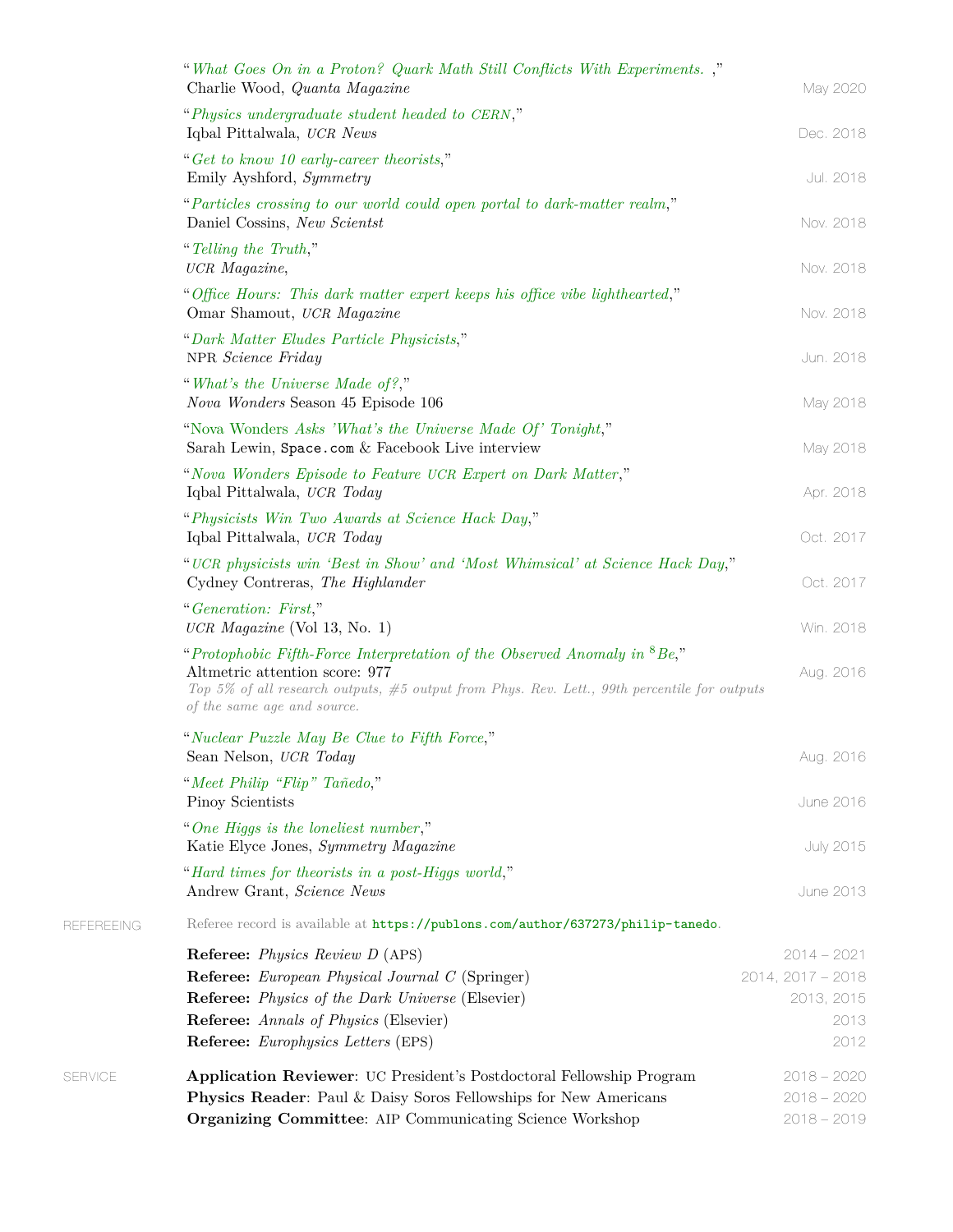| <b>UNIVERSITY</b><br><b>SERVICE</b> | <b>Committee:</b> UCEAP 3-year Summer Physics Program Review (UC Systemwide)<br>Speaker: UCR Science to Policy Certificate Program<br>Led discussion and workshop on social media as an academic.                                                                                                                                                                                                                                                                           | $2019 - 2020$<br>2018                                                                                                                  |
|-------------------------------------|-----------------------------------------------------------------------------------------------------------------------------------------------------------------------------------------------------------------------------------------------------------------------------------------------------------------------------------------------------------------------------------------------------------------------------------------------------------------------------|----------------------------------------------------------------------------------------------------------------------------------------|
|                                     | Mentor: UCR Graduate Student Mentoring Program<br>Organized by UCR Graduate Division; mentees listed below.                                                                                                                                                                                                                                                                                                                                                                 | $2017 - 2018$                                                                                                                          |
|                                     | Discussion leader: UCR GradEdge/JumpStart summer journal club<br>Led a journal club to prepare incoming under-represented minority grad students.                                                                                                                                                                                                                                                                                                                           | 2017                                                                                                                                   |
|                                     | Media contact: UCR Experts on Demand                                                                                                                                                                                                                                                                                                                                                                                                                                        | 2016                                                                                                                                   |
| DEPARTMENT<br>COMMITTEES            | Faculty Editor: Advancing Faculty Diversity Search<br>Stepped down due to COVID-19                                                                                                                                                                                                                                                                                                                                                                                          | $2019 - 2020$                                                                                                                          |
|                                     | <i>Chair:</i> Website & Display<br>Outreach<br>Graduate Diversity<br>Co-Chair: Summer Academy for HS teachers<br>Early Universe Hiring Committee<br>${\it Chair:}$ Open House Committee<br>UCR-CC Bridge<br>Ernest Ma Retirement Symposium<br>Undergraduate Advising<br>Included advising 9 undergraduate physics majors.                                                                                                                                                   | $2017 -$<br>$2017 - 2018$<br>$2017 -$<br>$2016 - 2018$<br>$2016 - 2017$<br>$2016 -$<br>$2016 - 2017$<br>$2016 - 2017$<br>$2016 - 2018$ |
| DEPARTMENT<br><b>SERVICE</b>        | <b>Organizer:</b> UCR Physics Hack Day<br>Advisor: Physics Organization for Women and the Underrepresented<br>Social Media: Particle Theory Twitter (@UCR_HEP_Theory)                                                                                                                                                                                                                                                                                                       | $2016 -$<br>$2018 -$<br>$2017 -$                                                                                                       |
| <b>MENTORING</b>                    | Cientifico Latino Mentoring Program: George Iskander<br>APS National Mentoring Community Mentor: Sergio Garcia<br>UCR Graduate Student Mentoring Program<br>Pak Kau Lim, Yawei Qin, Joshua Raimist, Lexi Costantino, Nicholas Goman, Yunxiao Li                                                                                                                                                                                                                             | $2019 - 2020$<br>$2018 - 2019$<br>$2017 - 2018$                                                                                        |
|                                     | Paul & Daisy Soros Fellowship for New Americans: Laura Cheng                                                                                                                                                                                                                                                                                                                                                                                                                | $2017 - 2018$                                                                                                                          |
| OUTREACH                            | <b>Organizer:</b> Physical & Natural Science Book Club (Cellar Door Bookstore)<br>Monthly discussion of popular science books with members of the community                                                                                                                                                                                                                                                                                                                 | $2016 -$                                                                                                                               |
|                                     | Featured Scientist: STEM Trading Cards, Science Delivered<br>Science Pen-Pal: Letters to a Pre-Scientist program<br>Organizer: UCR Summer Physics Teacher Academy, Women In Physics Book Club<br>Adoptee: $\Sigma\Pi\Sigma$ Adopt-A-Physicist program<br>Discussion leader: UC President's Fellowship Spring Retreat; career navigation<br>Science Ambassador: Science Hack Day San Francisco<br>One of six invited scientists sponsored by Gordon & Betty Moore Foundation | $2020 - 2021$<br>$2019 - 2020$<br>$2019 - 2020$<br>$2018 - 2019$<br>2017<br>2015                                                       |
|                                     | Blogger, organizer, editor: ParticleBites, a research digest<br>Leads team of students who write about physics for the public.                                                                                                                                                                                                                                                                                                                                              | $2013 -$                                                                                                                               |
|                                     | <b>Blogger</b> : US/LHC Blogs / Quantum Diaries, public outreach blog<br>Lecturer: Particle Physics for Undergrads (Cornell undergraduate research program)<br>Lecturer: Stanford ESP SPLASH! and SHEP high school courses on particle physics                                                                                                                                                                                                                              | $2009 - 2012$<br>2012<br>2005                                                                                                          |
| PUBLIC TALKS &<br><b>PANELS</b>     | "#PhysicsMeetup: Little Particles in a Big Universe," (video)<br>ICTP Physics Without Frontiers: Philippines                                                                                                                                                                                                                                                                                                                                                                | Jul. 2021                                                                                                                              |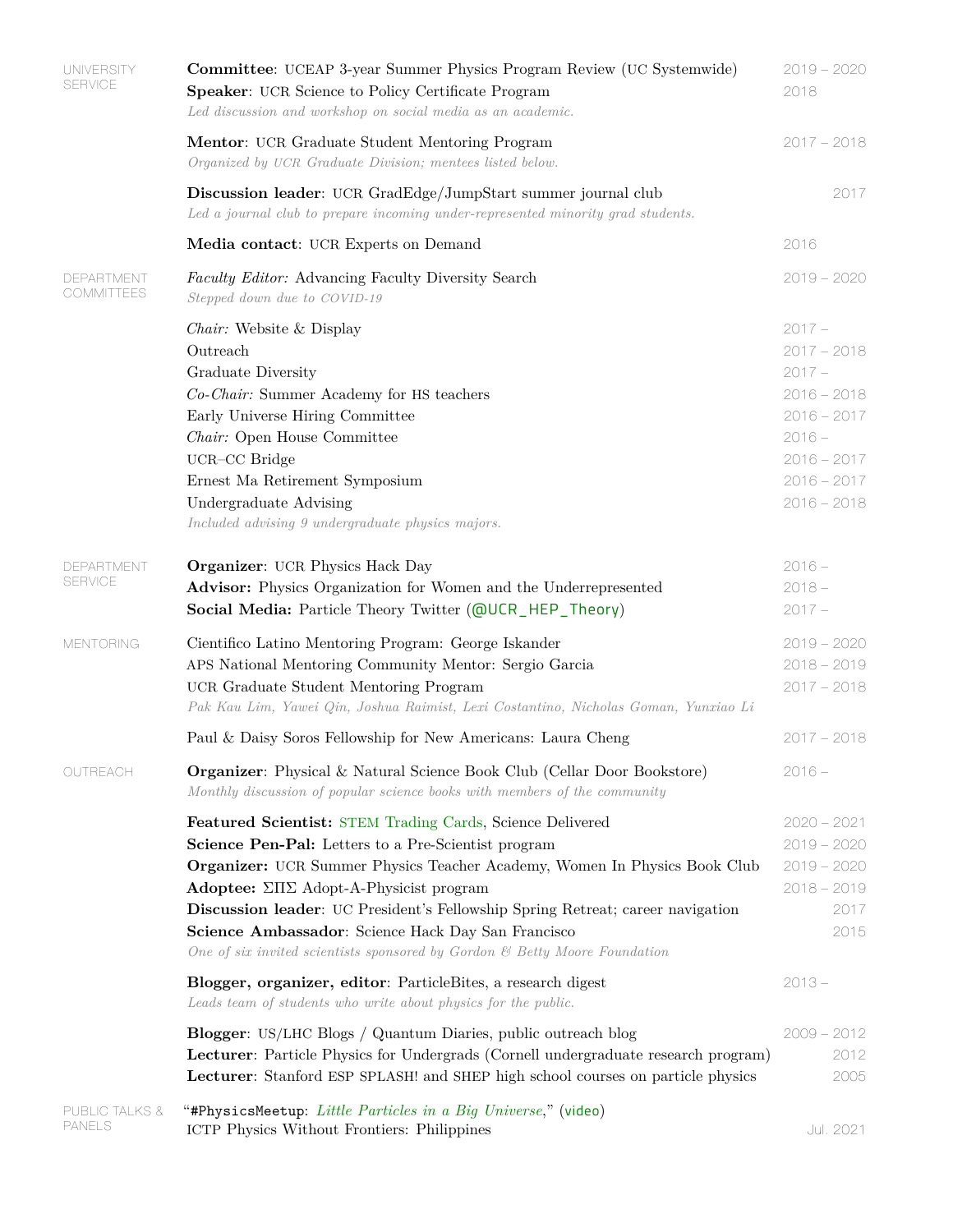| PHD STUDENTS | Yash Aggarwal, Ph.D student, UC Riverside (co-advisor: Anson D'Aloisio)                                                                                 | $2019 -$   |
|--------------|---------------------------------------------------------------------------------------------------------------------------------------------------------|------------|
|              | "Quantum penguins hint at the nature of matter and antimatter"<br>Marshall Aid Commemoration Commission Colloquium, London, UK                          | May 2008   |
|              | "Applying for Graduate Fellowships Information Session"<br>Panelist, Cornell Physics Department                                                         | Oct. 2008  |
|              | Cornell Institute for Physics Teachers                                                                                                                  | Jul. 2009  |
|              | "The Physics of Angels & Demons"                                                                                                                        |            |
|              | "Here be dragons: [fairy] tales from beyond the Standard Model"<br>Cornell Society of Physics Students                                                  | Apr. 2013  |
|              | Panelist, UCI Graduate Division & ADVANCE Program                                                                                                       | Nov. 2014  |
|              | "Balancing writing your dissertation and finding a postdoc position"                                                                                    |            |
|              | "Data vs. Dark Matter: Opportunities for Open Science in Particle Physics"<br>Science Hack Day, San Francisco (Gordon & Betty Moore Science Ambassador) | Oct. 2015  |
|              | Communicating Science: San Diego, Invited Panelist                                                                                                      | Sep. 2016  |
|              | "Communicating through Social Media"                                                                                                                    |            |
|              | UCR Society of Physics Students                                                                                                                         | May 2017   |
|              | "Applying to Graduate School"                                                                                                                           |            |
|              | "Quantum Electrodynamics with Feynman Diagrams"<br>UCR Summer Physics Teacher Academy                                                                   | Jun. 2017  |
|              | High School Symposium talk, Riverside STEM Academy                                                                                                      | Sep. 2017  |
|              | Middle School Symposium talk, Riverside STEM Academy                                                                                                    | Sep. 2017  |
|              | Invited talk, Physics 39 (1st year physics majors), UCR                                                                                                 | Nov. 2020  |
|              | UCR Grad Success Panel<br>"I have no idea: A guide to finding your way in science"                                                                      | Nov. 2017  |
|              | "First Generation Academics"                                                                                                                            |            |
|              | UCR Grad Success Panel                                                                                                                                  | Nov. 2017  |
|              | "Surviving the Academic Job Market"                                                                                                                     |            |
|              | UCR First Generation Friday Panel                                                                                                                       | Jan. 2018  |
|              | UCR TRIO Scholars Program<br>"First-Gen Day Faculty Panel"                                                                                              | Apr. 2018  |
|              | "Breaking into Academia"                                                                                                                                |            |
|              | UCR ARTSblock film screening and discussion                                                                                                             | May 2018   |
|              | "The Physics of Star Wars"                                                                                                                              |            |
|              | Paul & Daisy Soros Fellowships for New Americans Fall Conference Story Slam                                                                             | Oct. 2018  |
|              | UCR Society of Physics Students<br>"My New American Story"                                                                                              | Oct. 2018  |
|              | "Impostor Syndrome and Failure in College"                                                                                                              |            |
|              | Invited talk, Physics 39 (1st year physics majors), UCR                                                                                                 | Nov. 2018  |
|              | Invited talk, Physics 39 (1st year physics majors), UCR                                                                                                 | Nov. 2019  |
|              | UCR Summer Physics Teacher Academy Conference<br>"How to Fail as a Physics Major,"                                                                      | Feb. 2019  |
|              | "Attending to Diversity In the Physics Classroom"                                                                                                       |            |
|              | 2019 AAAS Meeting, invited panel from Science Friday; Washington DC                                                                                     | Feb. 2019  |
|              | "Finding Your Voice: Storytelling Lessons for Scientists"                                                                                               |            |
|              | UCR Summer Physics Teacher Academy                                                                                                                      | June. 2019 |
|              | "Radio Physics," Invited interviewee, KDNK Community Radio, Aspen, CO<br>Panel organizer: "The Only Woman in the Room book club discussion"             | Jun. 2019  |
|              | Invited talk, Physics 39 (1st year physics majors), UCR                                                                                                 | Nov. 2020  |
|              | "The Secret Syllabus: Unwritten Rules for a Physics Major,"                                                                                             |            |
|              | UCR Summer Physics Teacher Academy                                                                                                                      | Jun. 2021  |
|              | "Non-Traditional Assessment & Inclusivity in Physics,"                                                                                                  |            |
|              | UCR Summer Physics Teacher Academy                                                                                                                      | Jun. 2021  |
|              | Panel: "Physics Education,"                                                                                                                             |            |